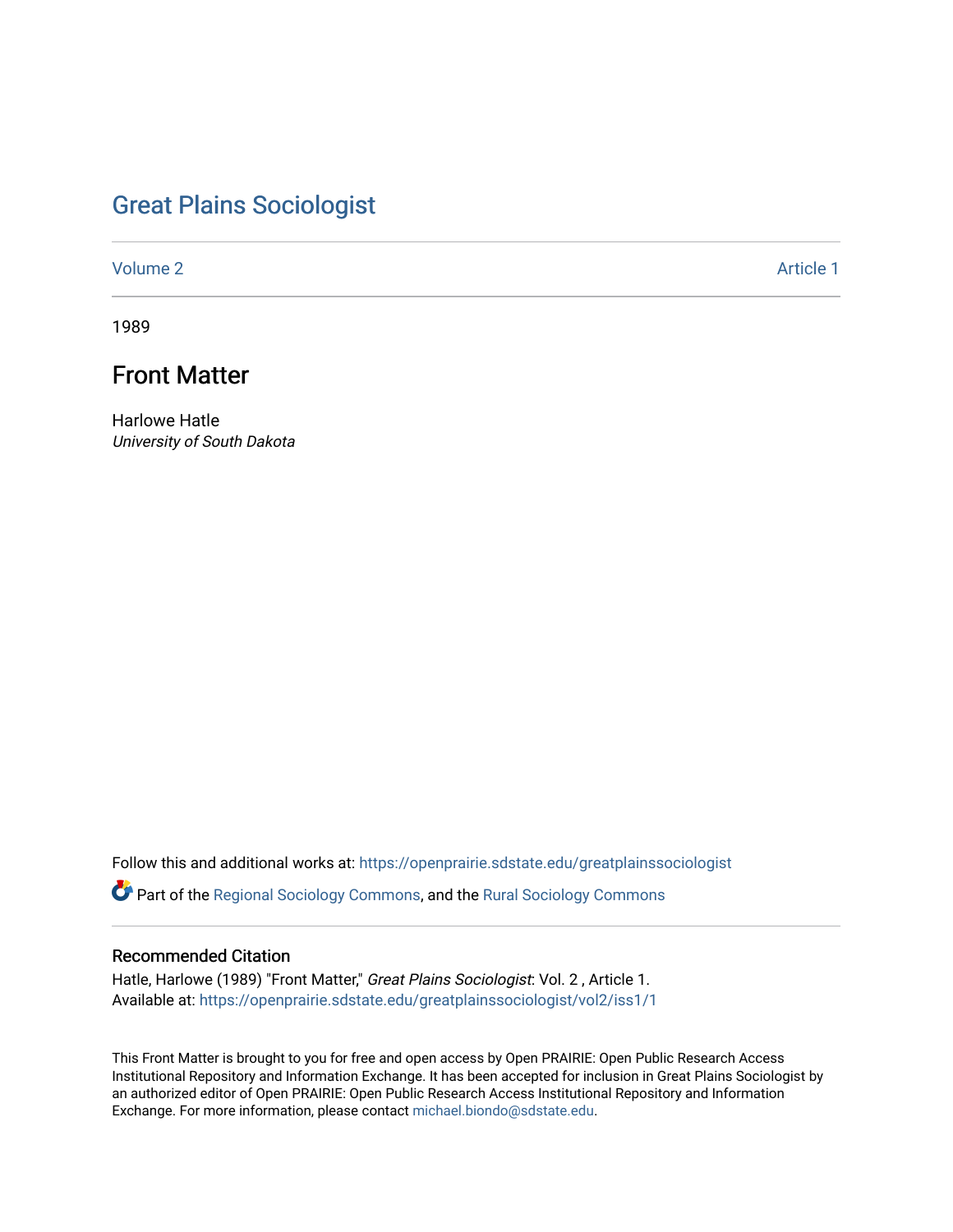Volume 2 Number 1 1989 THE GREAT PLAIHS **SOCIOLOGIST** 

Official Journal of the Great Plains Sociological Association

Editor

, Harlowe Hatle Department of Social Behavior University of South Dakota

#### Editorial Assistants

Hary Brevik Carla Limoges

#### Revieners

Thomas Allen Linda Baer Jean Evens Jon Flanagin Jack Geller Gary Goreham Geoffrey Grant Donna J. Hess Bruce Iverson Patricia Joffer Diane Kayongo-Hale Janet Kelly

Thomas Langhan Richard Ludtke Bruce Luske Robert Hendelsohn Jack Hiemcnen Lori Park Dan Peterson Jerome Rosonke Clifford Staples James R. Stenart Ronald Stover

#### DEPABTMEHT OF SOCIAL BEHAVIOR

UNIVERSITY OF SOUTH DAKOTA VERHILLIOH, SOUTH DAKOTA

1

Published by Open PRAIRIE: Open Public Research Access Institutional Repository and Informa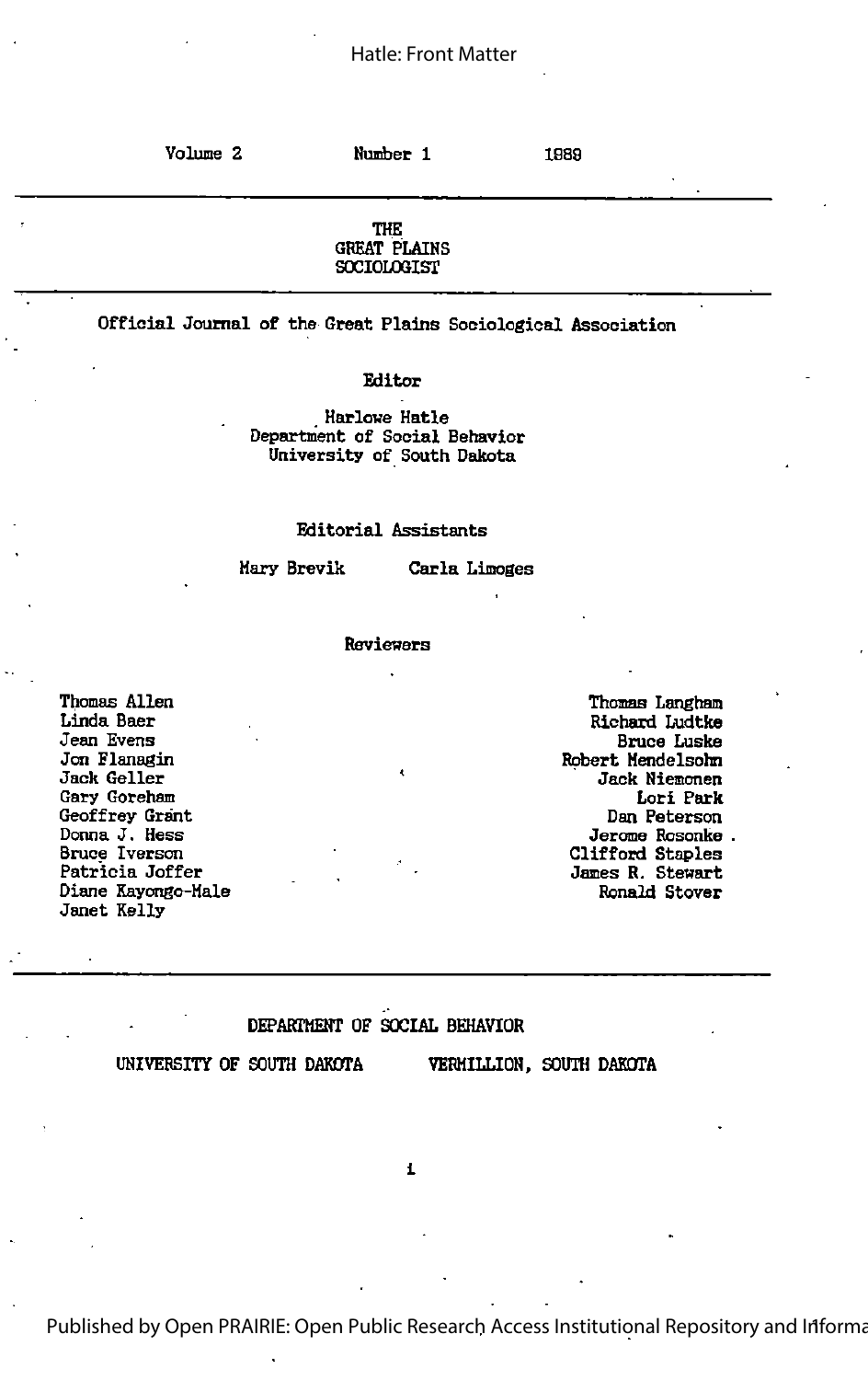Great Plains Sociologist, Vol. 2 [1989], Art. 1

# THE GREAT PLAINS SOCIOLOGICAL ASSOCIATION

### 1988-89 Officers

Linda L. Baer South Dakota State University

Jack M. Geller University of Horth Dakota

Kathleen Tiemsnn University of Horth Dakota

÷,

Marvin Hutzenberger Bismarck State College

GREAT PLAIHS SOCIOLOGIST (ISSH: 0898-0054) An annual journal

Manuscripts submitted for publicaticn in 1980 should be submitted to:

Harlowe Hatle Department .of Social Behavior University of South Dakota 414 E. Clark Street Vermillion, South Dakota 57089

11

President

Past President

Vice President

2

Secretary/Treasurer

 $\cdot$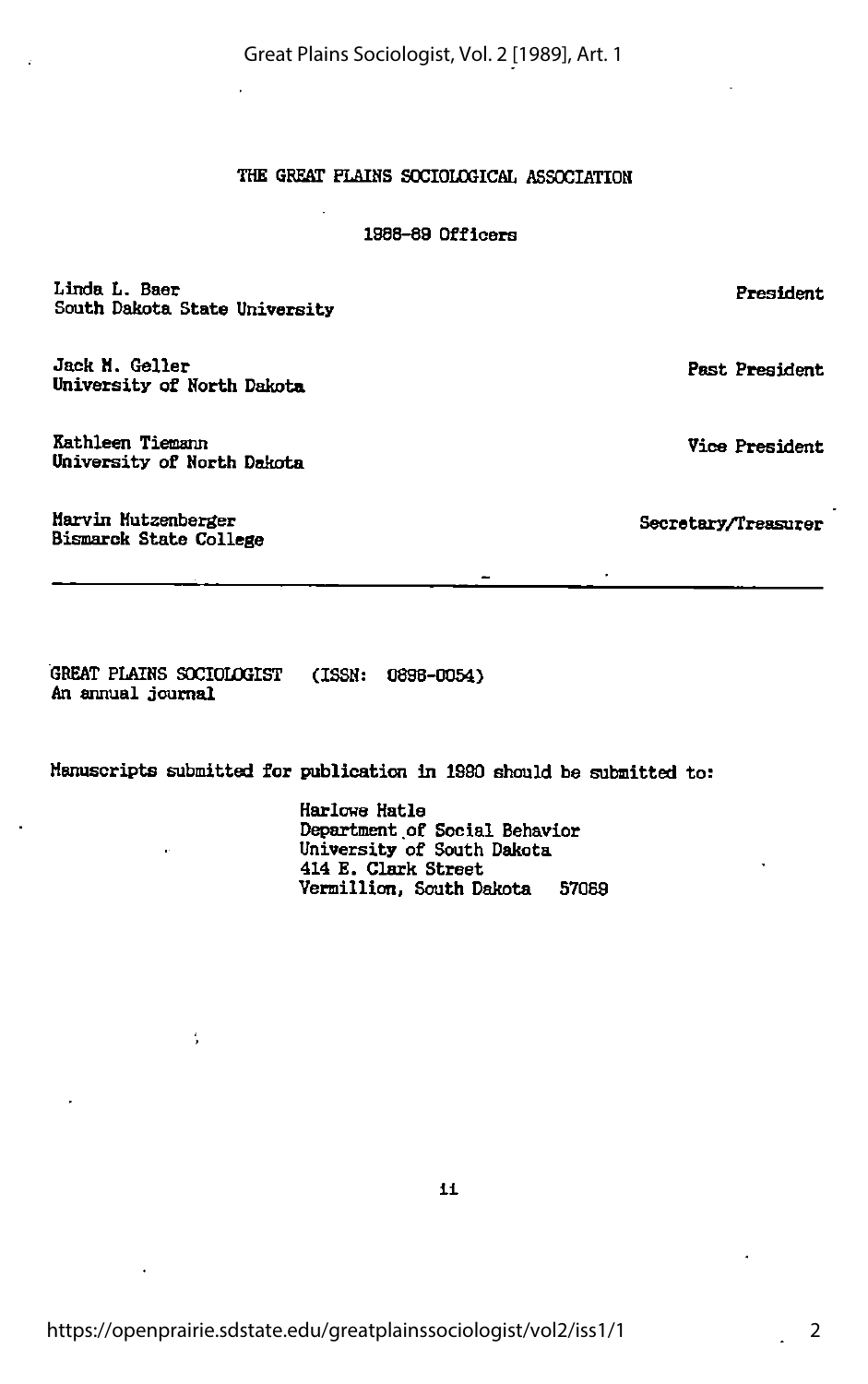## Hatle: Front Matter

### HHY HAVE- A REGIONAL SOCIOLOGICAL ASSOCIATION?

It is estimated that in <sup>1989</sup> more than two million professional articles will be published in the United States. The Chrontole of Higher Education routinely publishes pages - in very small print - of professional conferences and meetings to be held in the near future. It is no wonder that many professionals are not sure if they are being introduced to <sup>a</sup> cornucopia filled with items of intrinsic worth simply too numerous to consume, or if they instead are being mislead by a calliope of well orchestrated extrinsic distractions. Quite probably the true situation is a ooobination of both of the above probabilities.

Is <sup>a</sup> Journal to publish more articles needed? Is another association needed? Is there <sup>a</sup> need to continue, or to add to, the proliferation of associations and Journals? By answer is "Yes." Particularly in our region the answer needs to be positive.

#### SUBSTANTIVE REASONS

Many of the reviewers In larger Journals, have a bias, unintentional or other wise, which questions the external validity of generalizations from regions such as the Dakotas to other populations. The reverse generalization is much less likely questioned. The result is <sup>a</sup> paucity of studies using subjects from this In a recent survey I did for the Governor's Task Force on Children's Justice, the respondents indicated that they needed fewer studies, but, para doxically, they felt they needed more data on South Dakota and its approach to justice for the young. Data on this region will come from researchers in this region; it will not come from other researchers who come to "America's Outback"<br>to study. Dissemination of the findings of research in this region will come Dissemination of the findings of research in this region will come from Journals in this region.

#### EDUCATIONAL REASONS

Education is much more frequently evident in the process of becoming than it is in any end product. Regional meetings, particularly the smaller meetings, are much less threatening to participants, either polished professional or green novice. ' Participation via panel, oral presentation, or article submission is often first done on the "small" association level. But it is the first step (which step might not be taken at <sup>a</sup> "larger" association) which lets the par ticipants know that if they wish to run rather than step, they are capable of doing so. Sociologists know the important part that modeling plays in social<br>life. Regional associations provide both models and opportunities for partici-Regional associations provide both models and opportunities for participation for both Junior faculty and students. If the presentation' is more in the form of an "is this <sup>a</sup> good, useful contribution?" rather than <sup>a</sup> thunderous, self important "I am right, <sup>I</sup> have the definitive answer," that's okay. <sup>1</sup> can live with that.

#### SOCIAL REASONS

Being sociologists, recognition of the need for <sup>a</sup> little professional gemeinsohaft, in what is increasingly becoming <sup>a</sup> gesellschaft profession, is probably obvious. The difficulty with what is obvious is that no one knows it with enthusiasm. We have the opportunity to know each other as people - not just as We have the opportunity to know each other as people - not just as names or faces, researchers or position holders. Let's know this opportunity enthusiastically.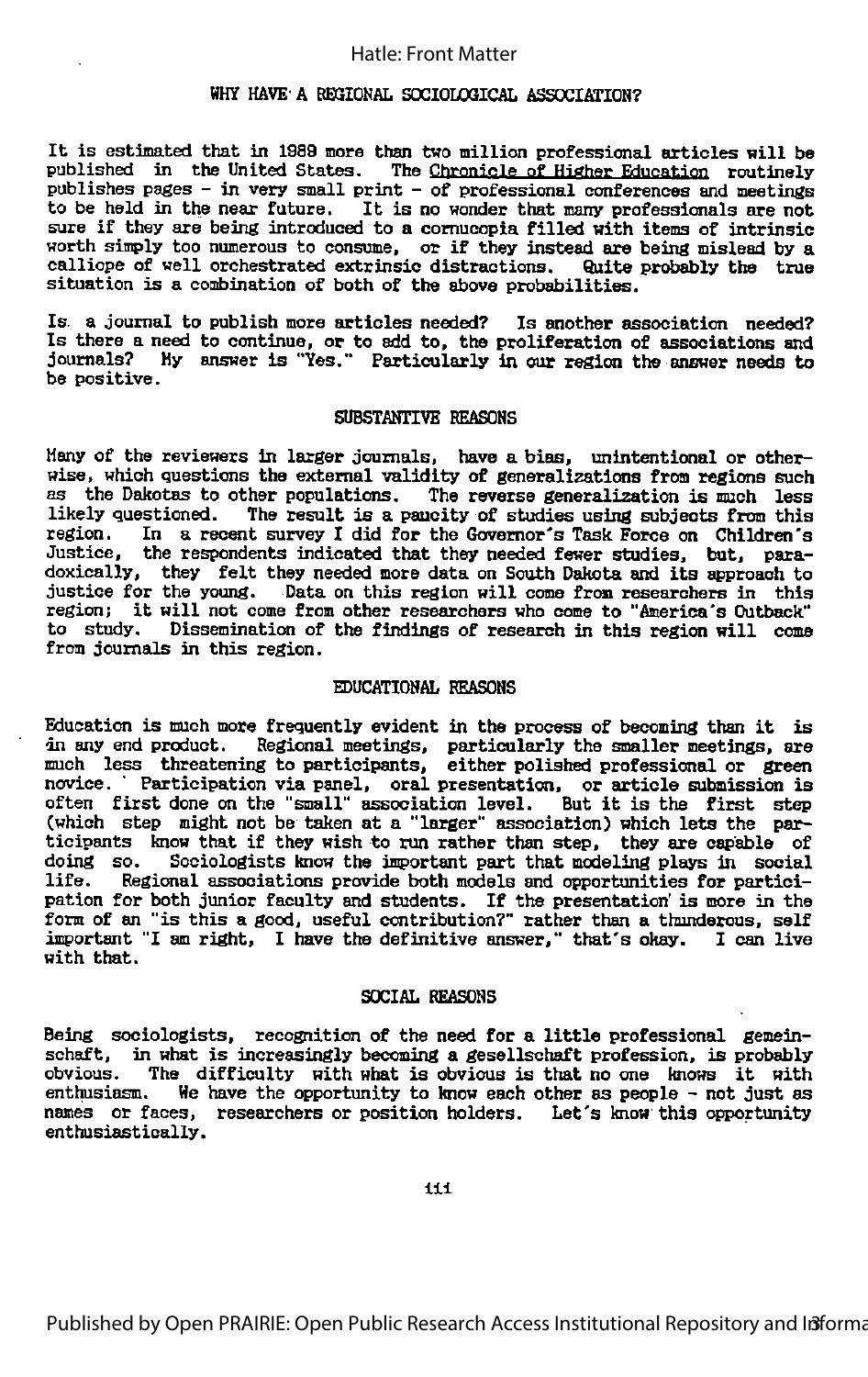# A CLOSING EDITORIAL NOTE

In a different vein, my tern as editor is completed and this will be my last In a designation will be seen as officed in our product and this wife is the last privilege of serving the Association in this capacity. Since the issue of succession has not been finalized, I will serve as a "depository then forwarder of manuscripts" for the new editor.

Harlowe Hatle, Editor Great Plains Sociologist

 $\overline{\phantom{a}}$